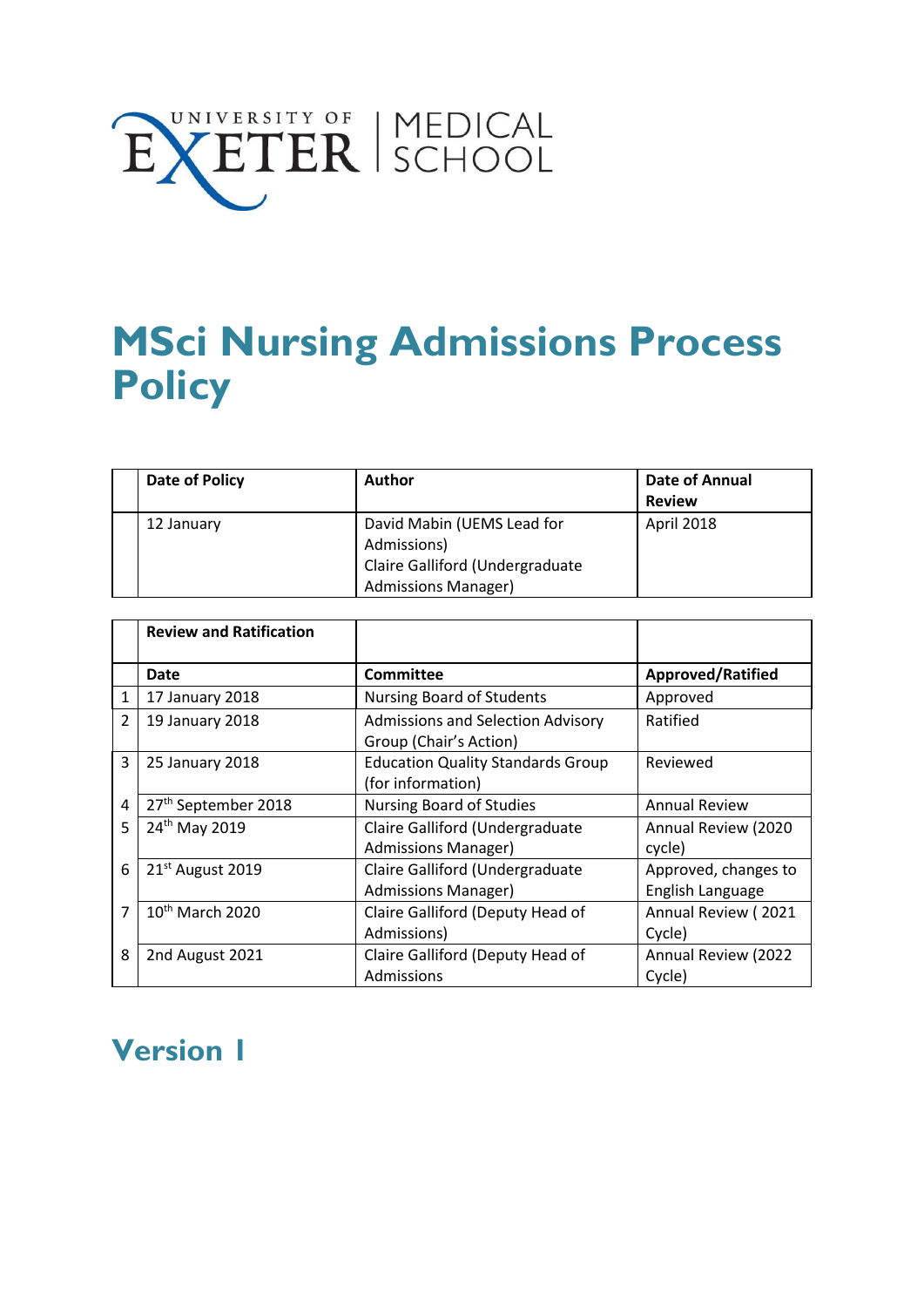#### **1 Governance and Entrance Requirements**

A specific Admissions Selection and Advisory Group (ASAG) will operate in relation to admissions to the MSci Nursing programme, and reports from the Panel will be made available to the Admissions Policy Group (APG). The Admissions Selection and Advisory Group will be chaired by the Admissions Lead for the College of Medicine and Health with representation from relevant academic leads, central admissions and College Professional Services staff.

#### Language requirements for international students:

IELTS 7.0 with 6.5 in Writing, and 7.0 in reading, listening and speaking.

#### Typical offer

ABB; IB: 32. GCSE English Language and Mathematics at grade 4/C

**NB:** All offers will also be conditional on a satisfactory Enhanced Disclosure and Barring Service (DBS) check and occupational health assessment as well as the signing of the appropriate student agreement. Applicants who have declared previous offences or whose DBS check has outlined an undeclared offence will be assessed according to the University's Admissions Policy: Applicants not resident in the U.K. will be required to produce an international police check and apply for an enhanced DBS check on arrival in the U.K. Applicants who have spent more than six months outside of the U.K. in the last five years, will also be required to produce a police check for those periods. Please see: [www.exeter.ac.uk/dbs/o](http://www.exeter.ac.uk/dbs/)ffence.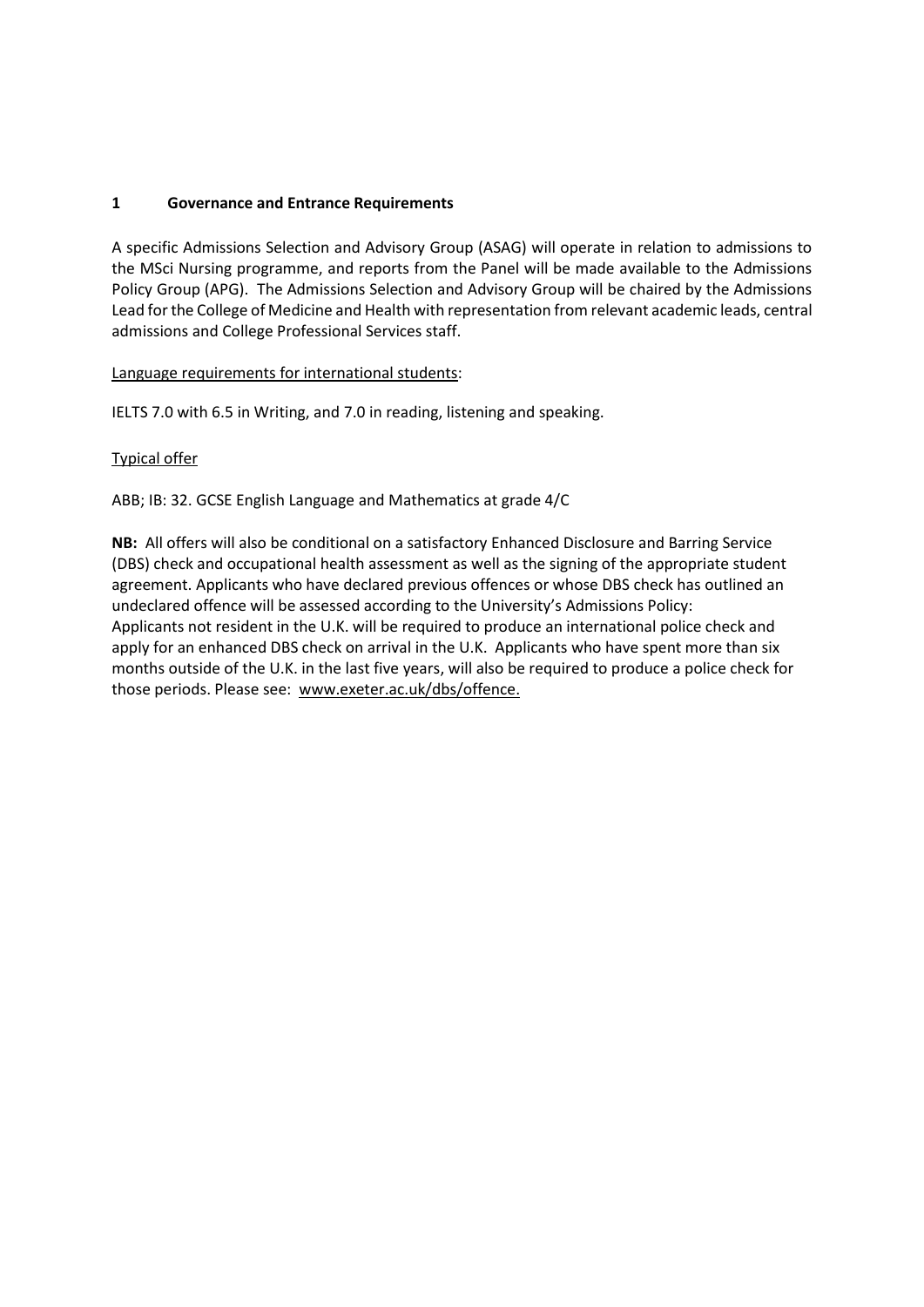#### **2. Admissions selection process**

Process:

- 1. Submit UCAS application form by 15 January. Applications submitted after this date will be consider where places are available.
- 2. Assessment of academic credentials (achieved or predicted) are made by Admissions Staff on the basis of information contained within the UCAS application form. Personal statement and reference are read for evidence of mitigating circumstances.
- 3. Applicants who meet the published entry requirements are then ranked according to their best three A-level (or equivalent) prediction of achievement as shown in the table below.

| Rank              | <b>Grades Achieved</b><br>or Predicted          | Standard<br>Offer | Contextualised<br>Offer                         | International<br>Offer                          |
|-------------------|-------------------------------------------------|-------------------|-------------------------------------------------|-------------------------------------------------|
| Tier 1            | $A^*A^*A^*$                                     | ABB               | BBC/BCC                                         | ABB                                             |
| Tier 2            | $A^*A^*A$                                       | <b>ABB</b>        | BBC/BCC                                         | ABB                                             |
| Tier 3            | $A^*AA$                                         | ABB               | BBC/BCC                                         | ABB                                             |
| Tier 4            | AAA                                             | <b>ABB</b>        | BBC/BCC                                         | ABB                                             |
| Tier 5            | AAB                                             | ABB               | BBC/BCC                                         | ABB                                             |
| Tier <sub>6</sub> | ABB                                             | ABB               | BBC/BCC                                         | ABB                                             |
| Tier 7            | <b>BBB</b>                                      | ABB               | BBC/BCC                                         | <b>BBB</b>                                      |
| Tier 8            | <b>BBC</b>                                      | ABB               | BBC/BCC                                         | <b>BBB</b>                                      |
| $Reject -$        | BCC or below (or<br>can't meet<br>requirements) |                   | BCC or below (or<br>can't meet<br>requirements) | BCC or below (or<br>can't meet<br>requirements) |

- 4. Applicants who meet the programme entrance requirements but have completed their studies more than 3 year before application will be referred to the College for assessment.
- 5. A defined number of applicants will be invited to interview from the top-ranked students downwards. Decisions on how each Tier of applicants are invited to interview will be determined by the overall application position.
- 6. Interviews held and judgements recorded. This is managed at College level. The interview process is outlined under section 5.
- 7. A defined number of offers will be made to those who have been deemed suitable by the interview panel to receive an offer, based on interview.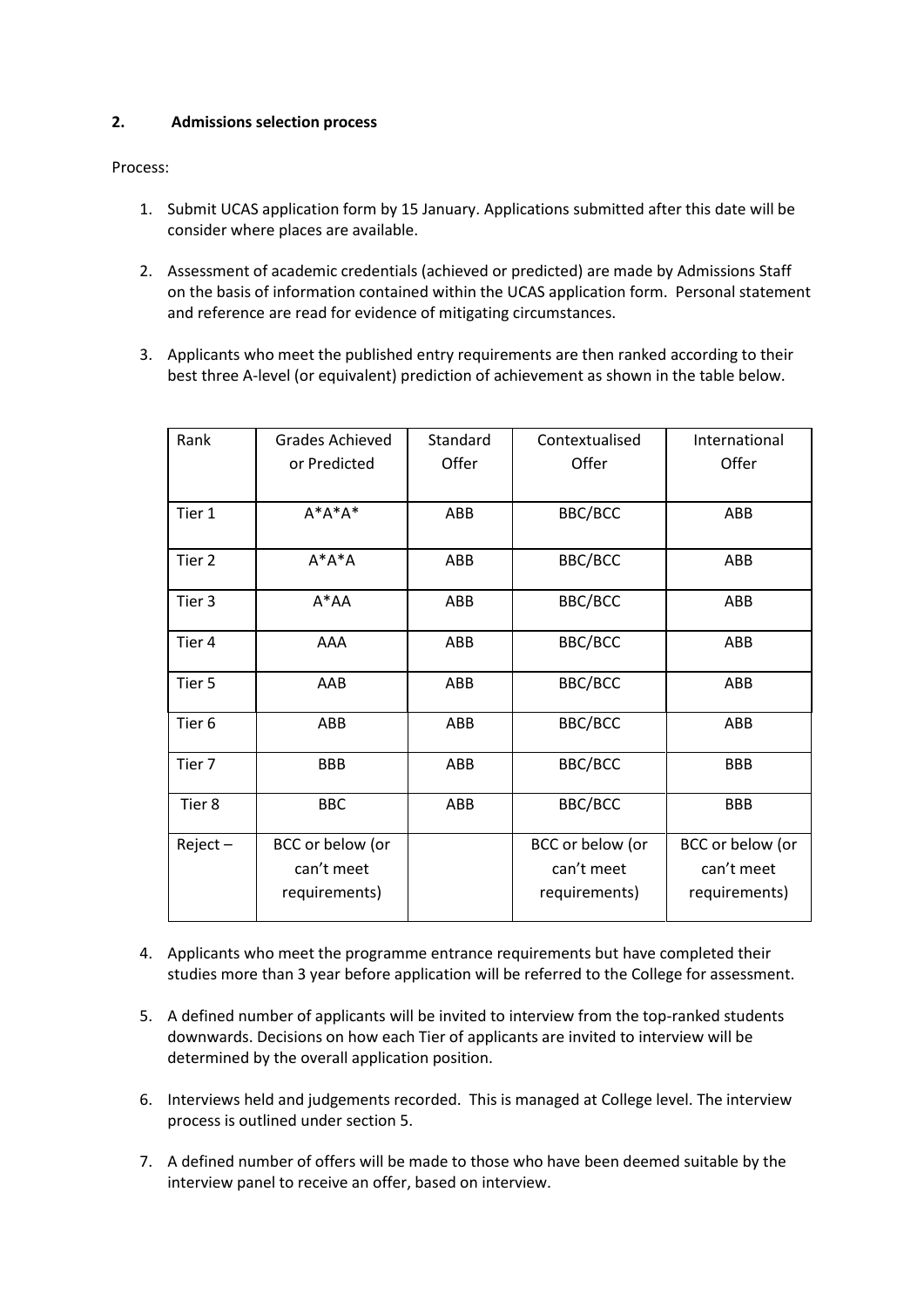8. Offers will be made in line with programme entrance requirements and all offers will include non-academic conditions. See section 1.

#### **3. Widening Participation**

In order to help the institution make progress towards its agreed Widening Participation targets with the Office for Fair Access, and to ensure appropriate diversity within the MSci Nursing programme, different processes will be in place for students from widening participation backgrounds.

#### *Please note that these conditions may be subject to change, in accordance with the University of Exeter policy on widening participation.*

#### **3a. Contextualised Offers**

- 1. Outreach scheme participator and/or care leaver will be offered a contextual offer of 3 grades below bottom of published range, following a successful interview.
- 2. Students identified as from a WP background according to University of Exeter definitions will be offered a contextual offer of 2 grades below bottom of published range, following a successful interview.

#### **3c. Care leavers**

- 1. Submit UCAS application form by 15 January.
- 2. Applicants assessed against eligibility criteria for Care leaver process<sup>1</sup>
- 3. Assessment of academic credentials (achieved or predicted) are made by Admissions Staff on the basis of information contained in the UCAS application form. Personal statement and reference are read for evidence of mitigating circumstances.
- 4. Those applicants which have achieved/or could go on to achieve the appropriately set grade boundary or better (or equivalent)<sup>2</sup>, are invited to interview, therefore will be placed within Tier 1.
- 5. Applicants interviewed will be assessed in the same way as all other applicants.
- 6. Conditional offers made at 3 grades below bottom of published range, following a successful interview

#### **3e. Access to Healthcare Course**

- 1. The University of Exeter is working with local Higher Education Colleges in Devon and Cornwall to develop an "access to Healthcare" course. The purpose of this is to attract applicants from "non-traditional" backgrounds to enable them to pursue careers in healthcare. Specific entry criteria will be developed in partnership with these Colleges in due course. It is anticipated that the process will be as follows;
	- a. Submit UCAS application form by 15 January.
	- b. Applicants assessed as attending an Exeter Link Partner School or a Key Partner.

1

<sup>1</sup> Se[e http://www.exeter.ac.uk/students/finance/studentfunding/fundingforcareleavers/](http://www.exeter.ac.uk/students/finance/studentfunding/fundingforcareleavers/)

<sup>&</sup>lt;sup>2</sup> Applicants would still have to meet all subject requirements.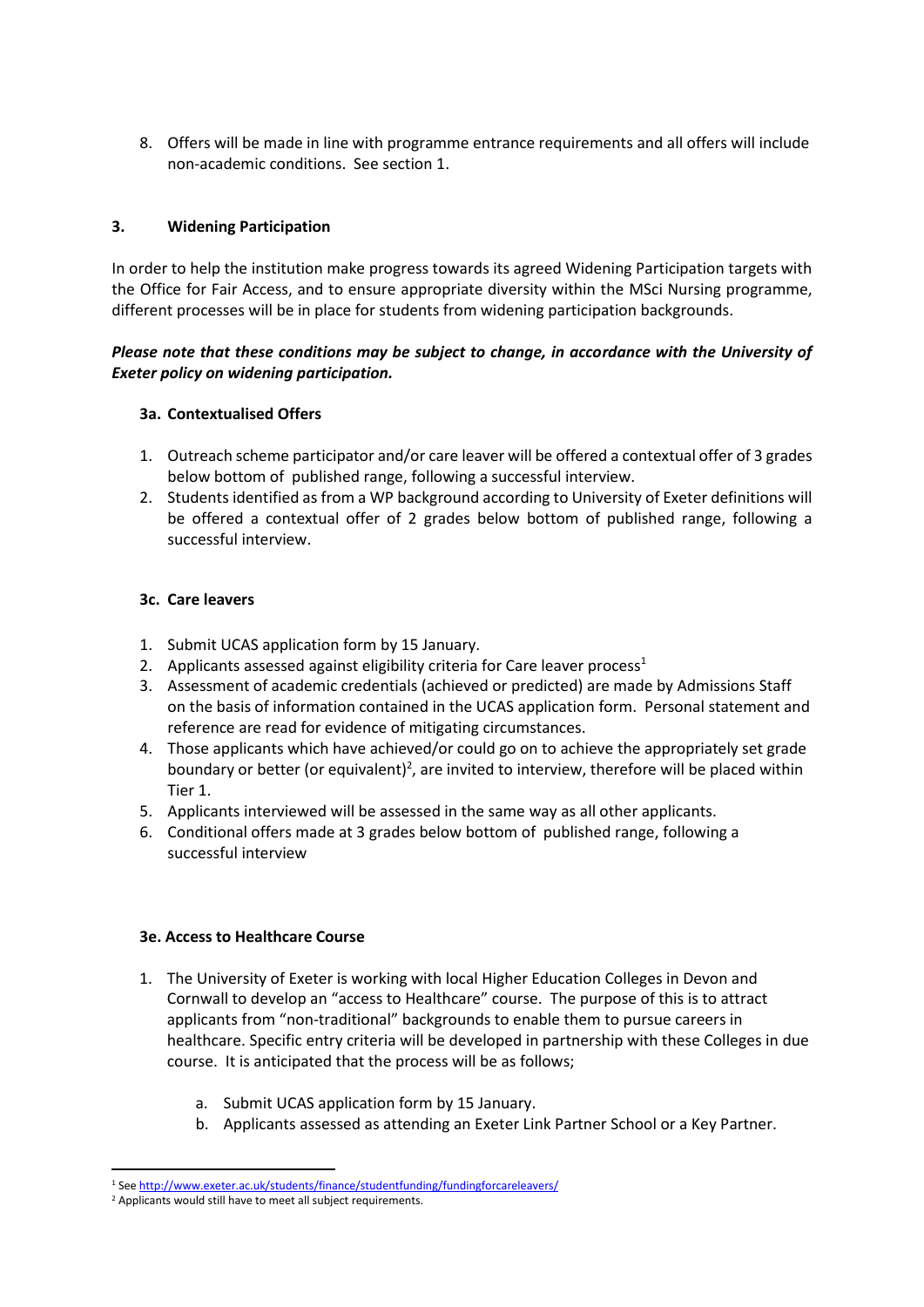- c. Assessment of academic credentials (achieved or predicted) made by Admissions Staff on the basis of information contained in the UCAS application form. Personal statement and reference read for evidence of mitigating circumstances.
- d. Applicants to be appropriately tiered.
- e. Defined number of offers made to those who are judged suitable to be made an offer, using the same process as for the Direct School Leaver Group.
- f. Conditional offers made at appropriate grade. It is anticipated that applicants would need to pass QAA-approved Access to HE Diploma to include 24 L3 credits at Distinction Grade and 21 L3 credits at Merit Grade.

#### **4. Previously enrolled Nursing students**

Applicants who have previously studied on an MSci or BSc Nursing programme will remain eligible for consideration providing all modules and examinations have been successfully completed. If an applicant has failed any part of a nursing programme, they will not be eligible for consideration.

Eligible applicants are to submit an initial request via email to [nursing@exeter.ac.uk,](mailto:medicine@exeter.ac.uk) submitting a personal statement and evidence of academic ability to date. Such information will be reviewed by the Academic Lead for the MSci Nursing programme. Eligible applicants will be required to undergo an interview and will be subject to satisfying the standard non-academic conditions of offer as set out in this document.

#### **5. Interview Process**

The purpose of the interview is to meet the National Health Service Value Based Recruitment (VBR) requirements.

Interviews will take the form of Multiple Mini Interviews (MMI). The MMI will consist of a series of short, structured interview stations used to assess non-cognitive qualities including cultural sensitivity, maturity, teamwork, empathy, reliability and communication skills.

There will be 3 stations with each station being 8 minutes in duration, with a 2 minute break between each move. One panellist will be located at each station. Panellists will be appropriately trained and will be from the following backgrounds:

Nurse registered with the Nursing and Midwifery Council Non-Clinical Academic Other healthcare professional (nursing or non-nursing background) registered with a regulatory body such as HCPC, GMC etc. Patient & the Public Representative Year 3 UoE MSci Nursing student

On each interview session at least one Healthcare professional or Clinician will be present.

Panellists will ask a series of non-academic questions which are scrutinised by a panel prior to use.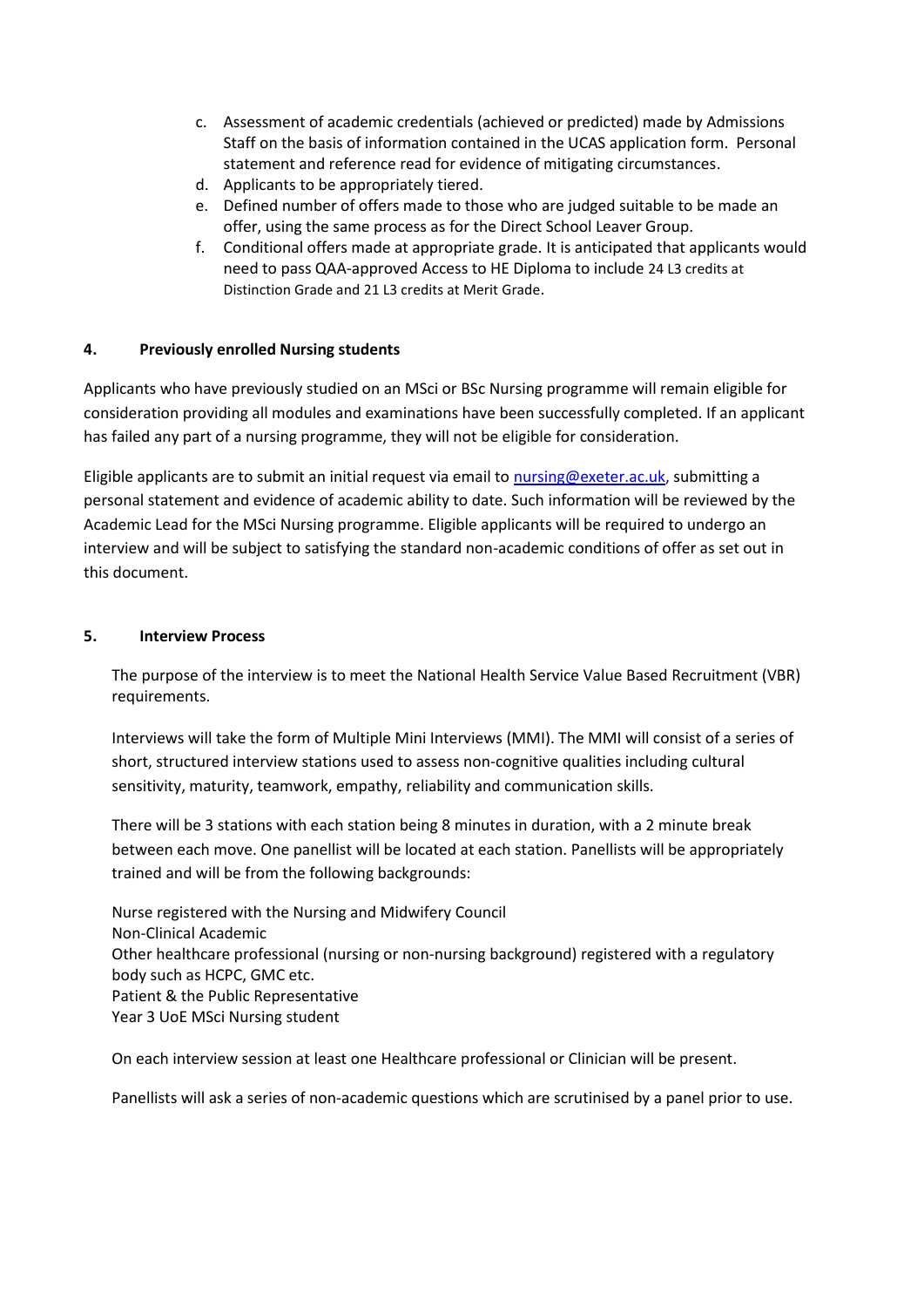# **6. Offers**

After interview all interview judgements will be recorded. A threshold score will be set and offers will be made to those who achieve the minimum score set. Students who meet or exceed the threshold score will be made an offer to fill the number of places available.

# **7. Non Academic conditions**

All applicants will be required to sign a student agreement, Disclosure and Barring Service (DBS) screening and undergo occupational health screening. Offers will remain conditional until all these non-academic conditions have been met. Students will required to complete forms and return them within a time schedule. Students who are unable to do so may have to be held over until the following year.

For overseas students where DBS checks are not appropriate an overseas Police check should be undertaken OR a certificate of good character obtained from a reliable source.

# **8. Admissions process for under 18 to protect the public and students**

## **Pre-entry:**

Where an applicant under the age of 18 submits an application to be considered for a place on the MSci Nursing programme, the Central Admissions team will adhere to the following steps:

- $\bullet$  A Letter of Consent<sup>3</sup> form will be sent to the Parent/Guardian of the candidate in addition to the Code of Conduct and full information relating to the academic and practical requirements of the programme
- Notify the Student Recruitment and Admissions Manager (CMH) and BMBS Director of Admissions (CMH)
- Notify members of the Admissions Selection and Advisory Group (ASAG) of the number of students who will be under 18 at the point of entry to ensure sufficient support is in place
- The selection process, including the interview, will be unaffected by the persons age.

The following processes are in place in relation to the role of teaching and support staff. These procedures are based on the assumption that students under the age of 18 are responsible for their actions, but acknowledge there may be situations whereby additional support is required for the students, or staff working with them.

## **Post registration:**

 Copies of the signed Letter of Consent to be sent to the Head of Student Recruitment, Head of Admissions, Accommodation Team, Health and Wellbeing Manager, Director of Student Support, Programme Lead and Student Guild Manager

**<sup>.</sup>** <sup>3</sup> See University of Exeter Consent Form